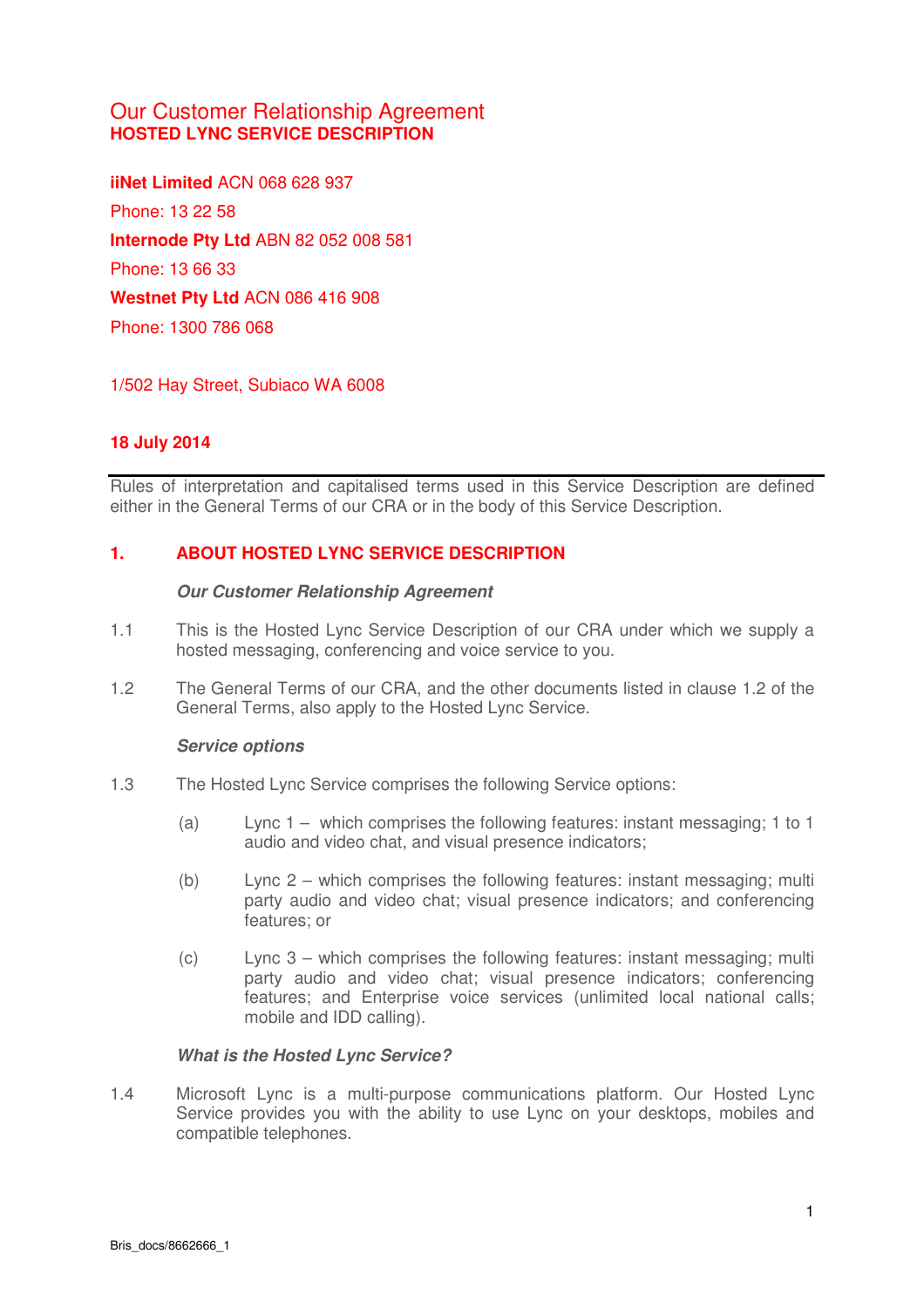### **Contract Term**

1.5 Subject to clause [2.9](#page-2-0) the Hosted Lync Service is a month to month service. After the end of each month, we will continue to provide the Hosted Lync Service until it is cancelled in accordance with the CRA.

## **2. EQUIPMENT AND SERVICE REQUIREMENTS**

#### **Service requirements**

- 2.1 To utilise the Hosted Lync Service, you must have:
	- (a) an existing broadband service;
	- (b) the Lync client installed on the desktop computer (Windows or Mac), mobile device or compatible Lync phone to be used in connection with the Hosted Lync Service; and
	- (c) a domain name registration.
- 2.2 You will install the Service. You will be responsible for the cost of any third party services that may be required in connection with the installation of the Service.

#### **Service restrictions**

- 2.3 You acknowledge that your use of the Hosted Lync Service is limited by the speed of your broadband connection. As such, the number of calls that can be made using Lync at any one time is limited in accordance with your broadband connection speed.
- 2.4 We can change the technical specifications of the Service at any time for operational and network planning reasons. We will give you prior written notice of changes which will have a more than minor detrimental impact on your use of the Service and, in such cases, you may cancel the Service in accordance with clause 1.4 of the General Terms.
- 2.5 You acknowledge and agree that the quality or performance of the Service is not guaranteed if you use the Service over an internet connection other than one of our current broadband products.
- 2.6 You acknowledge that:
	- (a) if any equipment you supply yourself is not compatible with the Service or is faulty, you may not be able to access, operate or use the Service; and
	- (b) the quality of the Service and/or your ability to access the Service may be affected if there is an Interruption to your internet connection.
- 2.7 Due to significant incidents of fraud affecting VOIP services, if the Hosted Lync Service is operated by the end user at a location outside Australia, calls will be restricted to destinations within Australia only (i.e. calls to all other international destinations will not be permitted).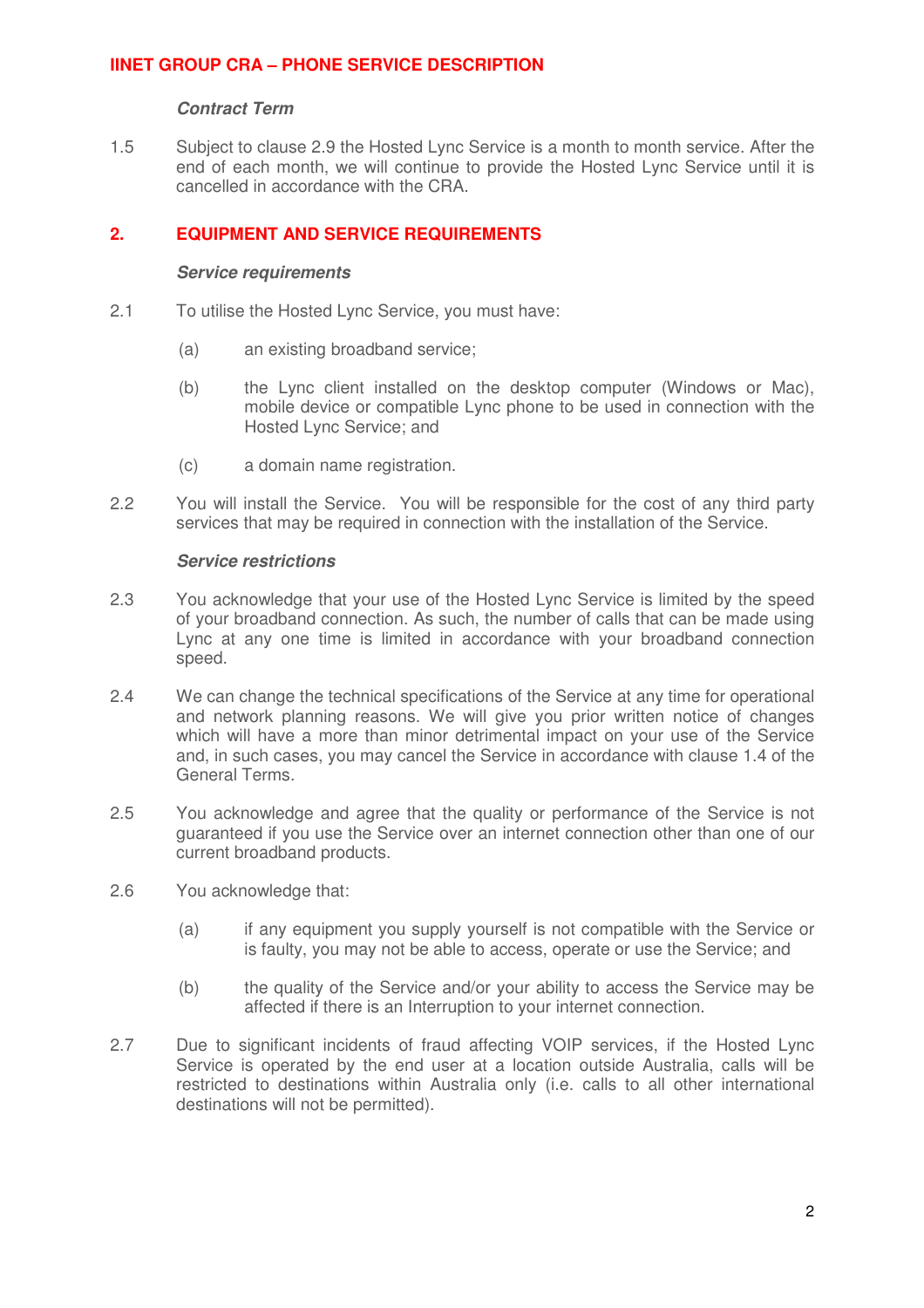### **Equipment**

- <span id="page-2-0"></span>2.8 You have the option to purchase any one or more of the following Lync compatible phones to be used in conjunction with the Hosted Lync Service:
	- (a) VVX 310
	- (b) VVX 500
	- (c) VVX 600

(together, the "**Hosted Lync Deskphones**").

2.9 A Hosted Lync Deskphone can only be purchased on a 24 month repayment plan.

#### **Warranty**

2.10 We provide the warranty specified in the Warranty Information Statement for Hosted Lync Deskphones at no extra cost.

#### **Service availability**

2.11 We will use due care and skill in providing the Service. However, given the nature of telecommunications systems (including the Service's reliance on systems and services not owned or controlled by us), we cannot promise that the Service will be continuous, fault-free or accessible at all times or that the Service is available in each place within a service coverage area. This clause does not limit your rights under the Australian Consumer Law or in relation to Interruptions to the Service, as set out in clauses 14.4 to 14.8 of the General Terms.

#### **Emergency Services**

- 2.12 You acknowledge and agree that:
	- (a) the Hosted Lync Service supports access to emergency call services (000 or other emergency service telephone numbers) but the Service will not be available in the event of a power failure or Interruption to your internet connection;
	- (b) the Service is not a substitute for a standard telephone service (PSTN) and it is recommended that you maintain an alternative telephone service (PSTN or mobile) to make and receive calls and to ensure that you have on-going access to 000 and other emergency call services;
	- (c) we are not liable to you for any loss or damage you suffer or for any costs, expenses or charges you incur arising from any inability to access emergency call services using the Service and which is not a direct result of our fault or negligence;
	- (d) your full address details set out in your Application will be provided when notifying emergency call services organisations of your location in the event of an emergency. It is your responsibility to ensure that this information is current and to contact us if this information changes by calling Customer Support;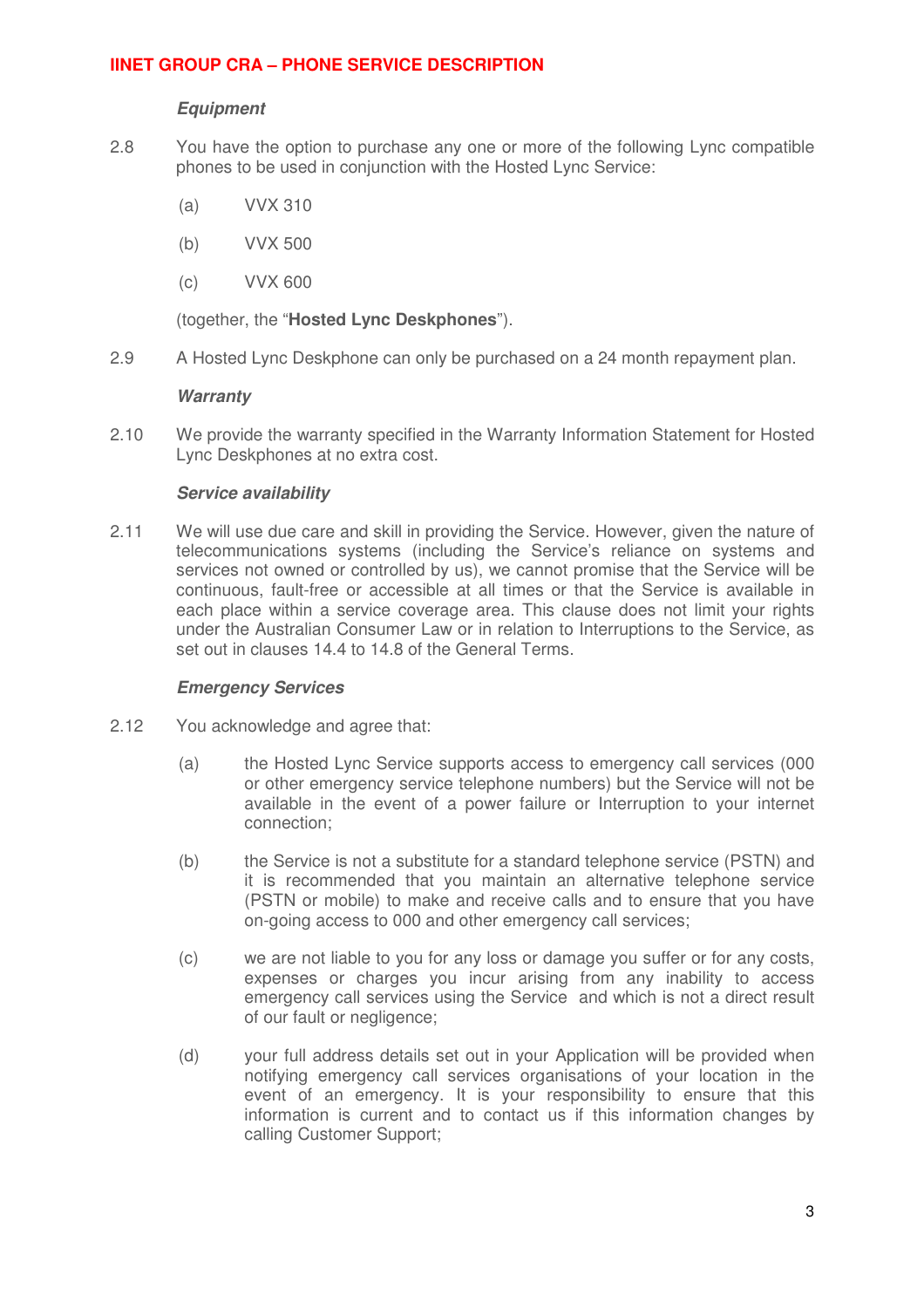- (e) the Service is not supported if operating across multiple sites due to the limitation of having a single service address identifying your location in the event of an emergency; and
- (f) the Service will not be available in the event of a power failure or power outage, including access to emergency call services, if the power failure results in loss of internet connection. In the event that there is an interruption to the power supply and subsequent internet connection, the Service will not be available until power is restored. A power failure or disruption may require you to reset or reconfigure the Service enabled modem/router prior to utilising the Service. For this reason, we strongly recommend that you do not disconnect your primary standard telephone service.

## **3. SOFTWARE**

3.1 This clause 3 applies where we provide you with access to third party software as part of the Service (**Software**).

#### **Access**

3.2 We hereby authorise you to access the Software for the purposes of the Service via login details to be provided to you by us.

#### **Restrictions**

- 3.3 You must not, and must ensure that other persons do not:
	- (a) copy, translate, modify or develop the Software or merge all or any part of the Software with any other software;
	- (b) disassemble, de-compile, reverse engineer or otherwise attempt to discover or deduce the mechanism, methods of operation, specifications, source code, file formats or communications protocols used by the Software;
	- (c) alter, obscure, remove, interfere with or add to any of the trade marks, trade names, markings or notices affixed to or contained in the Software; or
	- (d) permit any other person to do any of the foregoing.
- 3.4 You will be solely responsible for the use, supervision, management and control of the Software to which access is provided as part of the Service.
- 3.5 You must ensure that, at all times when the Software is accessed by you that the Software is protected from misuse, damage, destruction or any form of unauthorised use.
- 3.6 You agree that you will comply with the End User Terms and Conditions set out in Annexure 1 (as amended from time to time).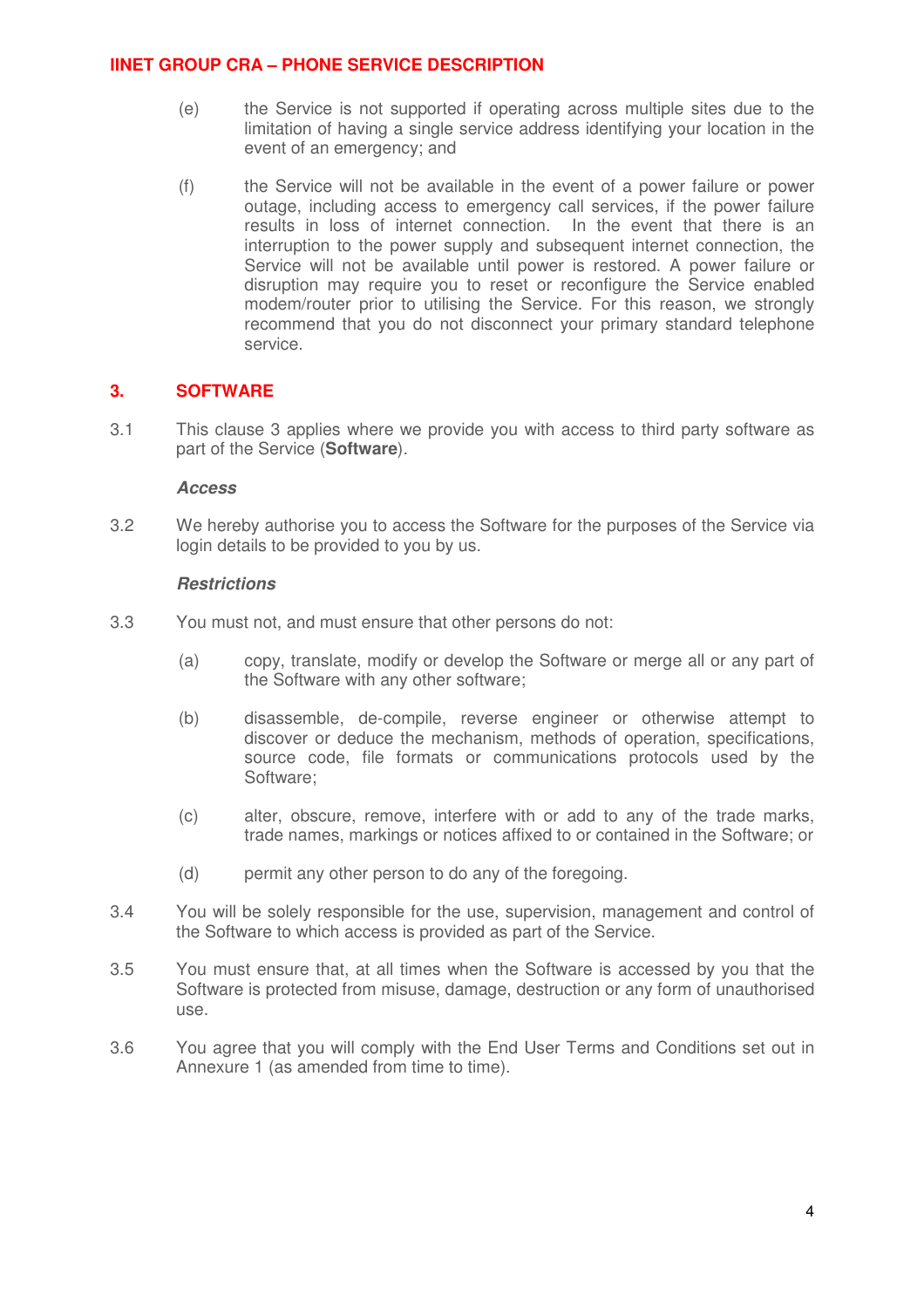## **4. PHONE NUMBERS AND NUMBER PORTABILITY**

#### **Selection and assignment of Phone Numbers**

- 4.1 Phone numbers are selected, issued and used in accordance with the Telecommunications Numbering Plan and any numbering instruments issued pursuant to the Telecommunications Act 1997. In order to comply with these requirements or with the requirements of any Regulatory Authority which administers phone numbers, we may be required to vary, withdraw, suspend or reassign a phone number assigned to you. We will give you as much prior notice as is reasonably practicable.
- 4.2 We are responsible for selecting and assigning the phone number for a Service unless we notify you that you can port your phone number from your previous supplier's service.
- 4.3 We are not liable to you for any expense or loss incurred by you due to any variation, withdrawal, suspension or reassignment of a phone number under clause 4.1.

## **5. CALLING NUMBER DISPLAY (CND) & CALLING LINE ID (CLI)**

#### **What is CLI?**

5.1 Calling line identification (**CLI**) is information that is sent through the network when you make a call. It allows the other party to see your telephone number if they have the right equipment. CLI is automatically displayed by default.

#### **What is CND?**

5.2 Calling number display (**CND**) allows you to see the number of a person calling you before answering if you have appropriate equipment (and the caller has not blocked the sending of their CLI). If a party calling your phone has not blocked CLI in respect of a call made from their equipment, and Your Equipment is capable of accepting CLI information and you have enabled CND (refer to the Pricing Schedule for monthly service costs) the phone number of the calling party may be displayed on your phone at the time the call is made.

## **6. THE INTEGRATED PUBLIC NUMBER DATABASE (IPND)**

- 6.1 Your Service is supplied to you with a public number and we, like other suppliers, are required by law to supply your name, address, phone number and certain other details to a database known as the Integrated Public Number Database (**IPND**). This applies to all customers including unlisted customers. The IPND is used for purposes including public number directories, directory assistance, emergency call services, assistance to law enforcement agencies and safeguarding national security.
- 6.2 If you have a silent line, your phone number and other unlisted service information will not be published in public number directories or disclosed by directory assistance, even though it must be provided to the IPND for the other uses referred to in clause 6.1. You must contact us if you wish to have your basic IPND data altered in any way.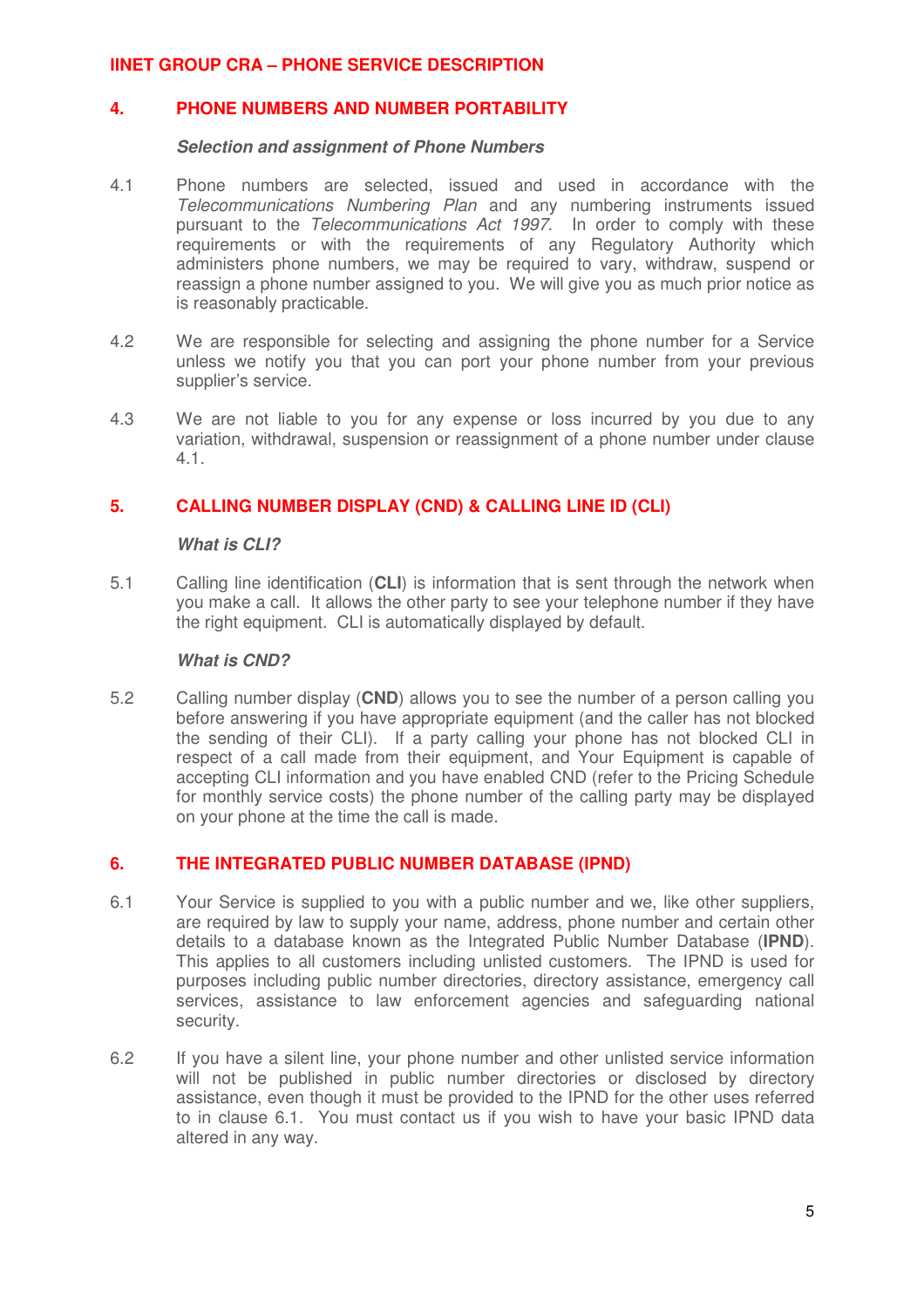6.3 The IPND is maintained by Telstra. We are not responsible for any breach by Telstra of its obligations in relation to the IPND, including any publication or disclosure by Telstra of IPND data in public number directories or directory assistance contrary to any instructions given by you.

## **7. ACCEPTABLE USE**

#### **Additional acceptable use requirements**

- 7.1 In addition to the iiNet Group Acceptable Use Policy referred to in clause 1.2(g) of the General Terms, your use of the Service is subject to the following additional conditions:
	- (a) you must not, and you must ensure that any person who uses your Service does not, unreasonably use our Services. We consider unreasonable use of our Services to include:
		- (A) using telephone systems capable of making multiple and/or simultaneous outbound calls over a single line via an IP PBX or similar software or hardware, when subscribed on a single-line business plan;
		- (B) single-line business plans being used by businesses for commercial use and/or activities which normally include incoming or outgoing telephone traffic greater than would be reasonably expected for a single-line business user; or
	- (b) running a telemarketing business or call centre, re-supplying or reselling the Service, or other similar activities (other than when you have notified us prior to completing an application and we have given our consent for you to use the Service in this manner).

## **8. SERVICE CHARGES AND BILLING**

#### **Service Charges**

- 8.1 You must pay the charges for the Hosted Lync Service, and Hosted Lync Deskphone if applicable, set out in the Pricing Schedule. You will be billed in accordance with our Billing Policy.
- 8.2 If you purchase one or more Hosted Lync Deskphones from us, you will be charged for the devices monthly in advance. You will be charged monthly in arrears for all other fees and charges associated with the Hosted Lync Service.
- 8.3 Charges for the Hosted Lync Service commence when users of the Service are created. Charges for the Hosted Lync Deskphone commence when the Deskphones are delivered.
- 8.4 If you place an order more than 5 Hosted Lync Deskphones or Lync 3 Services from us, we may require you to pass a credit check before we agree to provide the Deskphones and/or Services to you.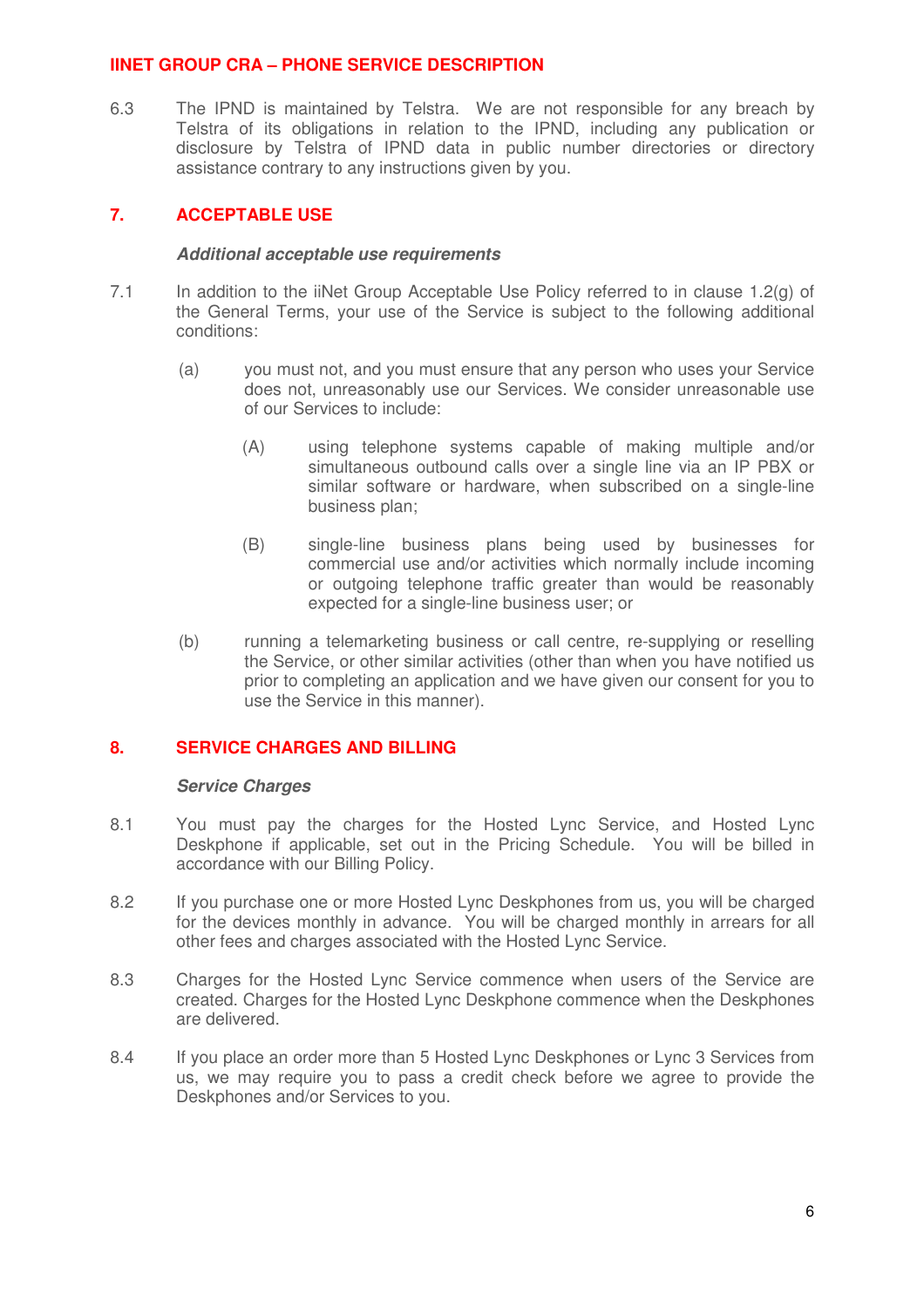**Annexure 1 - End User Terms and Conditions**